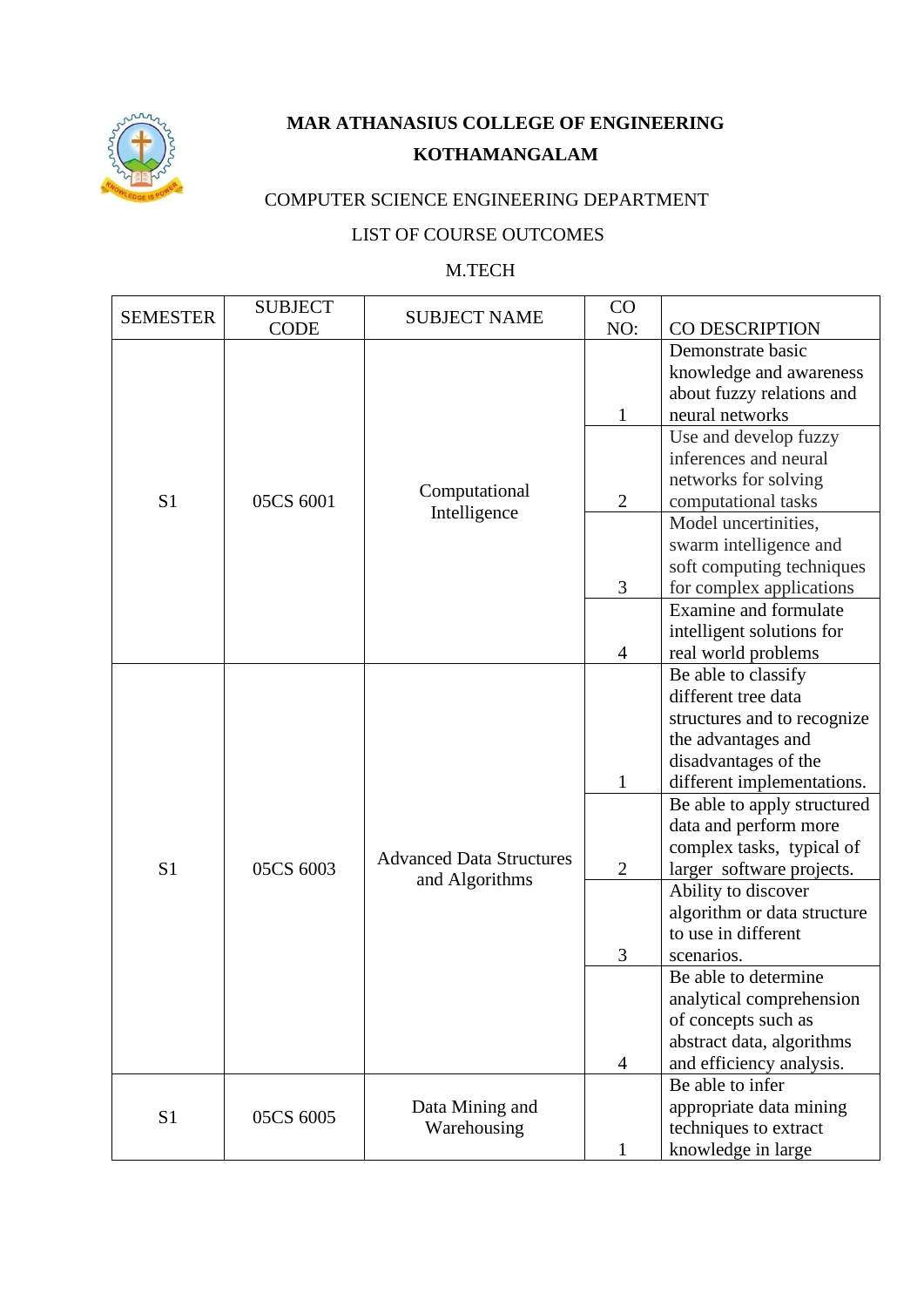|                |           |                                 |                | databases and data           |
|----------------|-----------|---------------------------------|----------------|------------------------------|
|                |           |                                 |                | warehouses                   |
|                |           |                                 |                | Be able to analyze and       |
|                |           |                                 |                | compare various              |
|                |           |                                 |                | classification algorithms to |
|                |           |                                 |                | apply in appropriate         |
|                |           |                                 | $\overline{2}$ | domain                       |
|                |           |                                 |                | Be able to evaluate the      |
|                |           |                                 |                | performance of various       |
|                |           |                                 |                | clustering methods using     |
|                |           |                                 | 3              | performance metrics          |
|                |           |                                 |                | Be able to adapt the         |
|                |           |                                 |                | concept of clustering in     |
|                |           |                                 |                | outlier analysis and design  |
|                |           |                                 |                | new data mining methods      |
|                |           |                                 |                | to use in real world         |
|                |           |                                 | 4              | scenarios                    |
|                |           |                                 |                | Express the fundamental      |
|                |           |                                 |                | principles underlying        |
|                |           |                                 |                | object oriented software     |
|                |           |                                 | 1              | engineering.                 |
|                |           |                                 |                | <b>Construct UML models</b>  |
|                |           |                                 |                | adhering to the principles   |
|                |           |                                 |                | of object oriented software  |
| S <sub>1</sub> | 05CS 6007 | <b>Object Oriented Software</b> | $\overline{2}$ | development.                 |
|                |           | Engineering                     |                | Construct the object         |
|                |           |                                 |                | models corresponding to      |
|                |           |                                 |                | the Analysis and Design      |
|                |           |                                 | 3              | domain.                      |
|                |           |                                 |                | Analyze the techniques       |
|                |           |                                 |                | used for model               |
|                |           |                                 | 4              | transformation and testing.  |
|                |           |                                 |                | Be able to interpret a web   |
|                |           |                                 |                | based system with respect    |
|                |           |                                 | $\mathbf{1}$   | to security requirements     |
|                |           |                                 |                | Understand the process of    |
|                |           |                                 |                | developing secure            |
|                |           |                                 | $\overline{2}$ | networked systems            |
| S <sub>1</sub> | 05CS 6011 | Elective 1 (Web Security)       |                | Understand the               |
|                |           |                                 |                | fundamental mechanism        |
|                |           |                                 |                | of constructing secure web   |
|                |           |                                 | 3              | based systems                |
|                |           |                                 |                | Be able to inspect security  |
|                |           |                                 |                | mechanisms to secure a       |
|                |           |                                 |                | web server and ensure        |
|                |           |                                 | $\overline{4}$ | cloud security               |
|                |           | <b>Research Methodology</b>     |                | understand basic             |
| S <sub>1</sub> | 05CS 6077 |                                 |                | methadologies involved       |
|                |           |                                 |                | while performing a           |
|                |           |                                 | L              | systematic research          |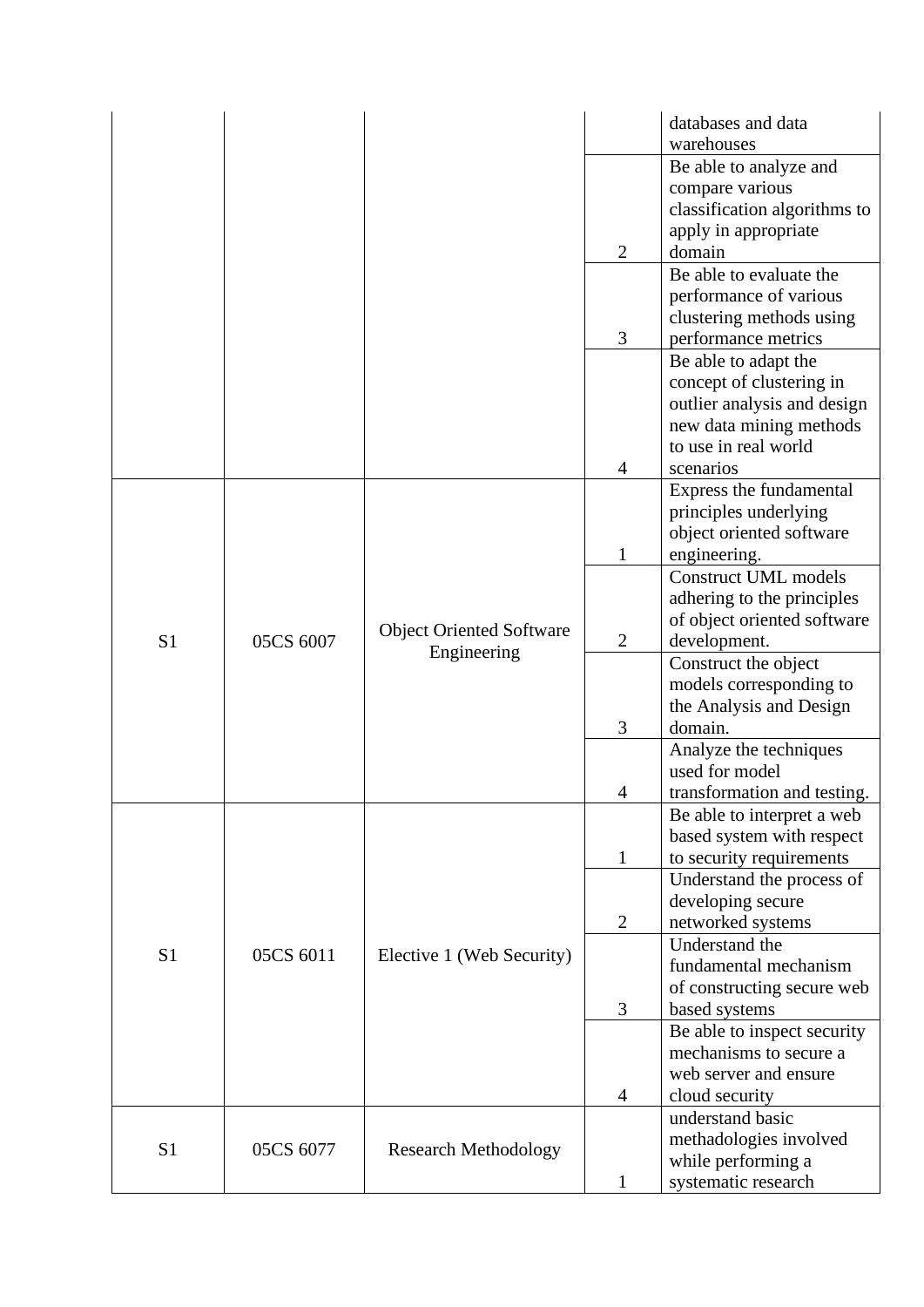|                |           |                                             |                | develop understanding of                               |
|----------------|-----------|---------------------------------------------|----------------|--------------------------------------------------------|
|                |           |                                             |                | various sampling and data                              |
|                |           |                                             | $\overline{2}$ | collection methods                                     |
|                |           |                                             |                | compare and examine                                    |
|                |           |                                             |                | various data analysis-and                              |
|                |           |                                             | 3              | hypothesis testing<br>procedures                       |
|                |           |                                             |                | analyze current research                               |
|                |           |                                             |                | and to effectively write a                             |
|                |           |                                             | 4              | good research paper                                    |
|                |           |                                             |                | Identify state and                                     |
|                |           |                                             |                | behavious of real world                                |
|                |           |                                             |                | objects while analysing                                |
|                |           |                                             | 1              | problems                                               |
|                |           |                                             |                | Solve problems using                                   |
|                |           |                                             |                | object oriented                                        |
|                |           |                                             | $\overline{2}$ | methodologies                                          |
| S <sub>1</sub> | 05CS 6091 | <b>CASE Lab</b>                             |                | Analyse problems,                                      |
|                |           |                                             |                | estimate effort and cost                               |
|                |           |                                             |                | requied for implementing                               |
|                |           |                                             |                | solution and develop                                   |
|                |           |                                             | 3              | documents                                              |
|                |           |                                             |                | Test for inspecting the                                |
|                |           |                                             |                | solution and document the                              |
|                |           |                                             | 4              | same.                                                  |
|                | 05CS 6002 |                                             |                | Recognize, Relate and                                  |
|                |           |                                             |                | Express Web, Semi                                      |
|                |           |                                             | $\mathbf{1}$   | <b>Structured and Big Data</b>                         |
|                |           |                                             |                | Demonstrate basic                                      |
|                |           |                                             |                | knowledge and awareness<br>about distributed databases |
| S <sub>2</sub> |           | <b>Modern Databases</b>                     | $\overline{2}$ | and spatial databases                                  |
|                |           |                                             |                | Model data for                                         |
|                |           |                                             |                | conventional and modern                                |
|                |           |                                             | 3              | applications                                           |
|                |           |                                             |                | Test for inspecting the                                |
|                |           |                                             |                | solution and document the                              |
|                |           |                                             | 4              | same.                                                  |
|                |           |                                             |                | Capable of listing and                                 |
| S <sub>2</sub> |           |                                             |                | classifying network                                    |
|                |           |                                             |                | services, protocols and                                |
|                |           |                                             |                | architectures, explain why                             |
|                | 05CS 6004 |                                             | $\mathbf{1}$   | they are layered                                       |
|                |           | <b>Advanced Computer</b><br><b>Networks</b> |                | To get familarized with                                |
|                |           |                                             |                | protocols in different                                 |
|                |           |                                             | $\mathbf{2}$   | layers                                                 |
|                |           |                                             |                | Apply various protocols to                             |
|                |           |                                             |                | develop their own                                      |
|                |           |                                             |                | application(eg; client-                                |
|                |           |                                             | 3              | sever application, web                                 |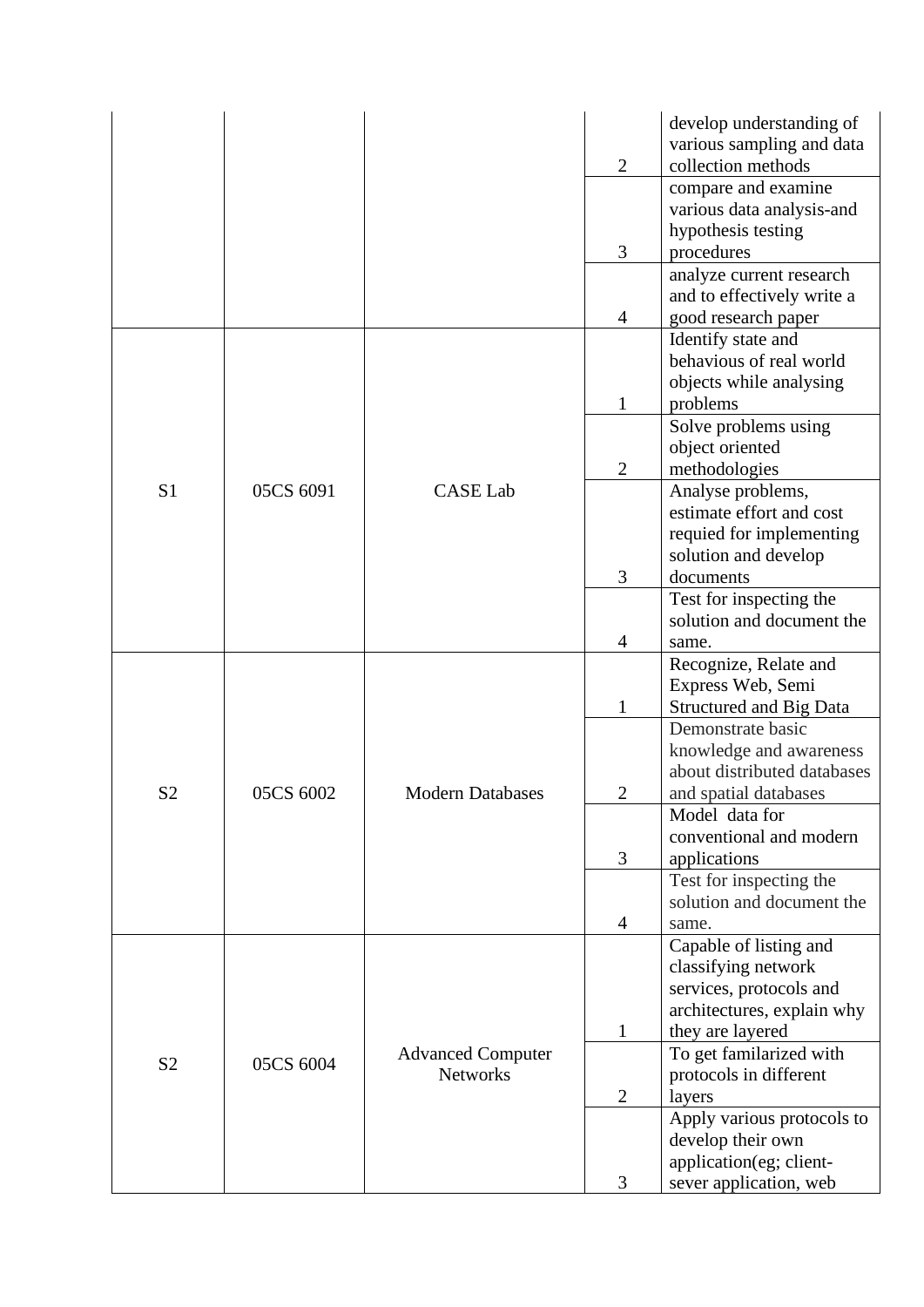|                |           |                                                 |                | services) using the socket<br><b>API</b>            |
|----------------|-----------|-------------------------------------------------|----------------|-----------------------------------------------------|
|                |           |                                                 |                | Recognize and reproduce                             |
|                |           |                                                 |                | the various                                         |
|                |           |                                                 |                | communication                                       |
|                |           |                                                 |                | mechanisms using                                    |
|                |           |                                                 |                | techniques like connection                          |
|                |           |                                                 |                | establishment, queing<br>theory, congestion control |
|                |           |                                                 | 4              | etc                                                 |
|                |           |                                                 |                | Describe how the basic                              |
|                |           |                                                 |                | operating system concepts                           |
|                |           |                                                 | $\mathbf{1}$   | are implemented in UNIX                             |
|                |           |                                                 |                | <b>IIIustrate various low level</b>                 |
|                |           |                                                 |                | algorithms and model new                            |
|                |           |                                                 |                | low level algorithms that                           |
| S <sub>2</sub> | 05CS 6006 | <b>Operating System Design</b>                  | $\overline{2}$ | can run in UNIX                                     |
|                |           | Concepts                                        |                | Compare the behavior of                             |
|                |           |                                                 |                | processes working in                                |
|                |           |                                                 | 3              | <b>UNIX</b> system                                  |
|                |           |                                                 |                | Analyze the different<br>methods used for           |
|                |           |                                                 |                | interprocess                                        |
|                |           |                                                 | $\overline{4}$ | communication in UNIX                               |
|                |           |                                                 |                | recognize and express                               |
|                |           | Elective II (Advanced<br>Computer Architecture) |                | advanced issues in design                           |
|                |           |                                                 |                | of computer                                         |
|                | 05CS 6026 |                                                 |                | processors, cache and                               |
|                |           |                                                 | $\mathbf{1}$   | memory                                              |
|                |           |                                                 |                | apply knowledge of                                  |
|                |           |                                                 |                | processor design to                                 |
| S <sub>2</sub> |           |                                                 |                | improve performance in                              |
|                |           |                                                 | $\overline{2}$ | algorithms and software<br>design                   |
|                |           |                                                 |                | analyze performance                                 |
|                |           |                                                 |                | tradeoff in computer                                |
|                |           |                                                 | 3              | design                                              |
|                |           |                                                 |                | design new architecture to                          |
|                |           |                                                 |                | solve real life problems                            |
|                |           |                                                 | $\overline{4}$ | using GPU                                           |
| S <sub>2</sub> |           |                                                 |                | Recognise & express the                             |
|                | 05CS 6034 |                                                 |                | basic concepts of                                   |
|                |           | Elective III (Embedded<br>Systems)              |                | embedded hardware &                                 |
|                |           |                                                 | $\mathbf{1}$   | software                                            |
|                |           |                                                 |                | Identify different                                  |
|                |           |                                                 |                | components in an<br>embedded hardware               |
|                |           |                                                 | $\overline{2}$ | schematic.                                          |
|                |           |                                                 |                |                                                     |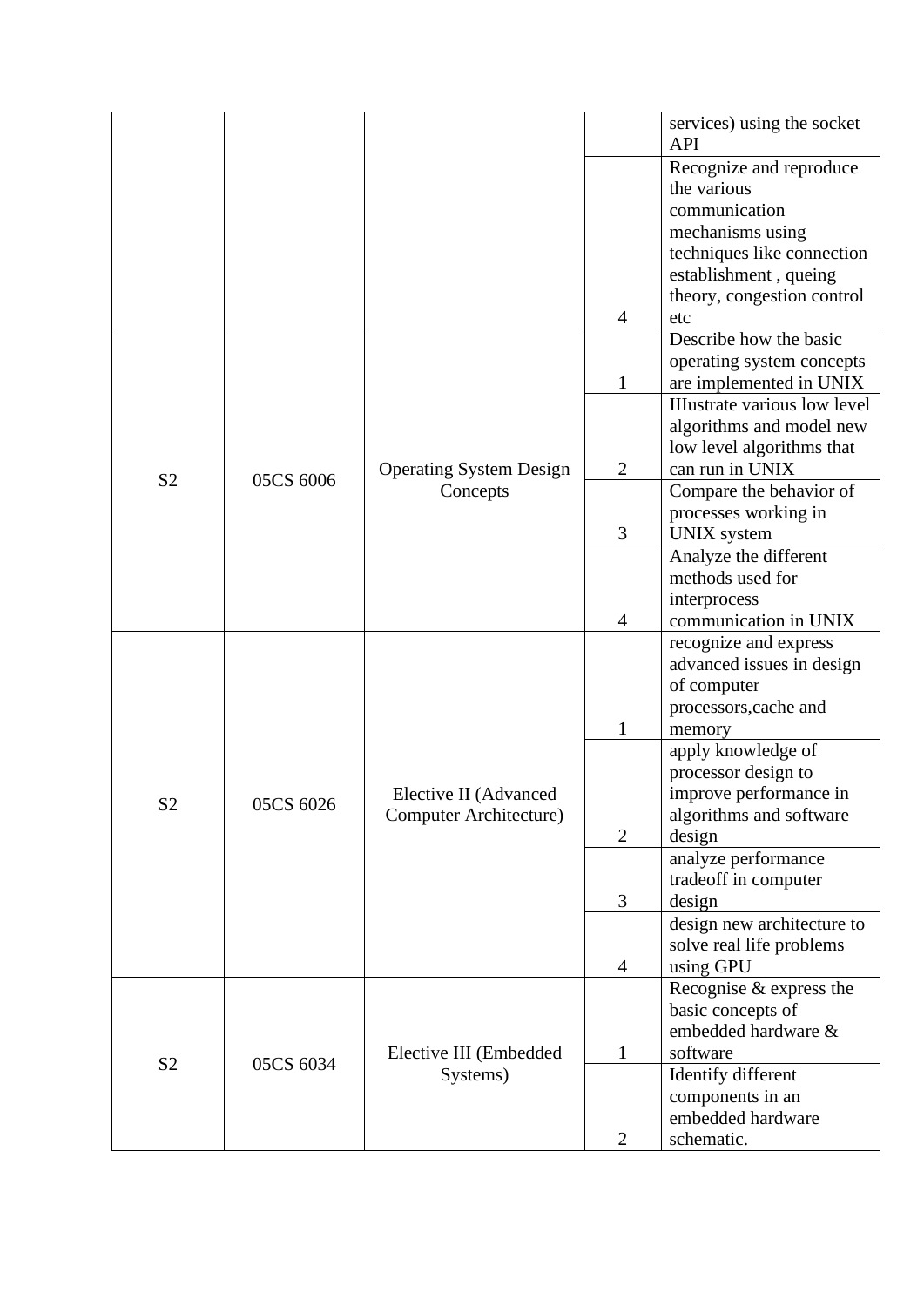|                |                        |                     |                | Analyse the requirements     |
|----------------|------------------------|---------------------|----------------|------------------------------|
|                |                        |                     |                | of an ES tochoose its        |
|                |                        |                     | 3              | software components.         |
|                |                        |                     |                | Design ES to solve real      |
|                |                        |                     | $\overline{4}$ | life problems.               |
|                |                        |                     |                | Identify and analysis a      |
|                |                        |                     | $\mathbf{1}$   | work L3,L4                   |
|                |                        |                     |                | Develop a technical          |
|                |                        |                     |                | presentation and improve     |
| S <sub>2</sub> | 05CS 6066              | Seminar I           | $\overline{2}$ | their presentation skill L3  |
|                |                        |                     |                | Extend their reading habit   |
|                |                        |                     | 3              | L2                           |
|                |                        |                     |                | Formulate technical report   |
|                |                        |                     |                | which improves the           |
|                |                        |                     | $\overline{4}$ | communication skill L5       |
|                |                        |                     |                | Be able to identify and      |
|                |                        |                     |                | analize problems in the      |
|                |                        |                     | 1              | area of Computer Science     |
|                |                        |                     |                | Be able discover the         |
|                |                        |                     |                | current state of the art and |
|                |                        |                     |                | examine the practical        |
|                |                        |                     |                | skills needed to modify      |
|                |                        |                     |                | problems related to          |
|                |                        |                     |                | programming and              |
|                | 05CS 6088              |                     | $\overline{2}$ | designing                    |
| S <sub>2</sub> |                        | Mini project        |                | Be able to test and          |
|                |                        |                     |                | estimate the conformance     |
|                |                        |                     |                | of the developed prototype   |
|                |                        |                     |                | against the original         |
|                |                        |                     |                | requirement of the           |
|                |                        |                     | 3              | problem                      |
|                |                        |                     |                | Be able to formulate         |
|                |                        |                     |                | technical report and         |
|                |                        |                     |                | presentations which          |
|                |                        |                     |                | improves the                 |
|                |                        |                     | 4              | communication skills         |
|                |                        |                     |                | Capable of demonstrating     |
|                |                        |                     | 1              | the network simulation       |
|                |                        |                     |                | Identify trace file and      |
| S <sub>2</sub> |                        |                     | $\overline{2}$ | different routing protocols. |
|                | 05CS 6092<br>05CS 7041 | Network Systems Lab |                | Model network simulation     |
|                |                        |                     | 3              | in wireless networks.        |
|                |                        |                     |                | Analyze the various tools    |
|                |                        | Big data Processing |                | that monitor network         |
|                |                        |                     | 4              | security                     |
|                |                        |                     |                | Be able to extend the        |
| S <sub>3</sub> |                        |                     |                | effective data storage       |
|                |                        |                     |                | mechanisms using HDFS        |
|                |                        |                     | 1              | and Hbase                    |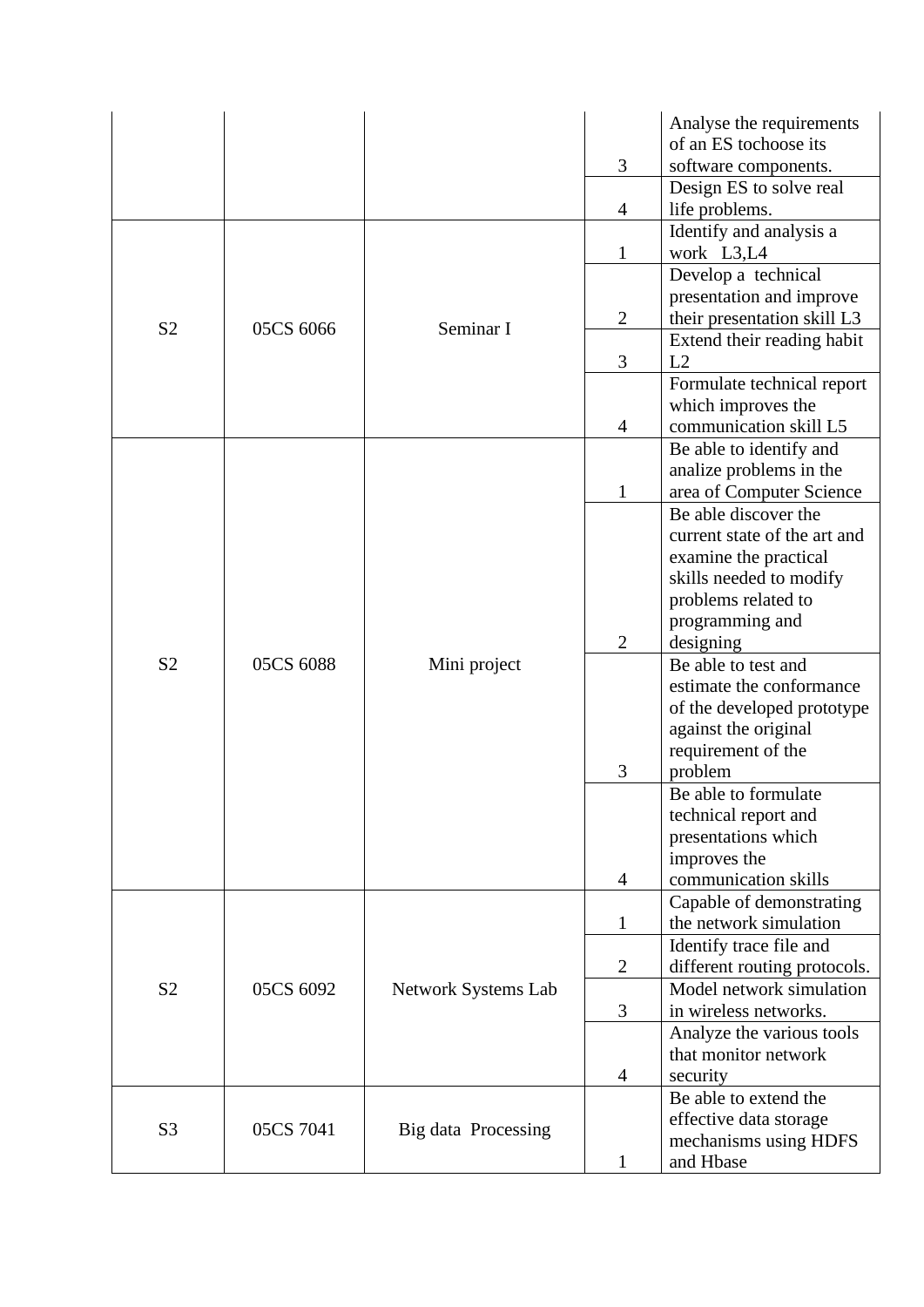|                |           |                     |                | Be able to demonstrate the                          |
|----------------|-----------|---------------------|----------------|-----------------------------------------------------|
|                |           |                     |                | distributed processing of                           |
|                |           |                     |                | large data sets across                              |
|                |           |                     |                | clusters using simple                               |
|                |           |                     | $\overline{2}$ | programming models                                  |
|                |           |                     |                | Be able to model parallel                           |
|                |           |                     |                | computation across                                  |
|                |           |                     |                | clusters using Pig and                              |
|                |           |                     |                | perform adhoc querying                              |
|                |           |                     | 3              | using Hive<br>Be able to develop                    |
|                |           |                     |                | workflow scheduling                                 |
|                |           |                     |                | using Oozie and perform                             |
|                |           |                     |                | fast scheduling using                               |
|                |           |                     | $\overline{4}$ | Spark                                               |
|                |           |                     |                | Develop web service                                 |
|                |           |                     | $\mathbf{1}$   | enabled applications.                               |
|                |           |                     | $\overline{2}$ | Experiment with SOAP                                |
|                |           |                     |                | Identify WSDL tools &                               |
| S <sub>3</sub> | 05CS 7051 | <b>Web Services</b> | 3              | <b>UDDI</b> implementations.                        |
|                |           |                     |                | Identify various JAVA                               |
|                |           |                     |                | APIs & analyse them for                             |
|                |           |                     | $\overline{4}$ | developing web services                             |
|                | 05CS 7067 |                     |                | Identify and analysis a                             |
|                |           |                     | 1              | work L3,L4                                          |
|                |           |                     |                | Develop a technical                                 |
|                |           |                     |                | presentation and improve                            |
| S <sub>3</sub> |           | Seminar II          | $\overline{2}$ | their presentation skill L3                         |
|                |           |                     |                | Extend their reading habit                          |
|                |           |                     | 3              | L2                                                  |
|                |           |                     |                | Formulate technical report                          |
|                |           |                     |                | which improves the                                  |
|                |           |                     | 4              | communication skill L5                              |
|                |           |                     |                | Be able to to identify and                          |
|                |           |                     |                | analyze problems in the                             |
|                |           |                     | $\mathbf 1$    | area of computer science<br>Be able to discover the |
|                |           |                     |                | current state of the art and                        |
|                |           |                     |                |                                                     |
| S <sub>3</sub> |           |                     |                | examine the practical<br>skills needed to modify    |
|                |           |                     |                | problems related to                                 |
|                | 05CS 7087 | Project (Phase1)    |                | programming and                                     |
|                |           |                     | $\overline{2}$ | designing                                           |
|                |           |                     |                | Be able to test for and                             |
|                |           |                     |                | estimate the conformance                            |
|                |           |                     |                | of the developed prototype                          |
|                |           |                     |                | against the original                                |
|                |           |                     |                | requirement of the                                  |
|                |           |                     | 3              | problem                                             |